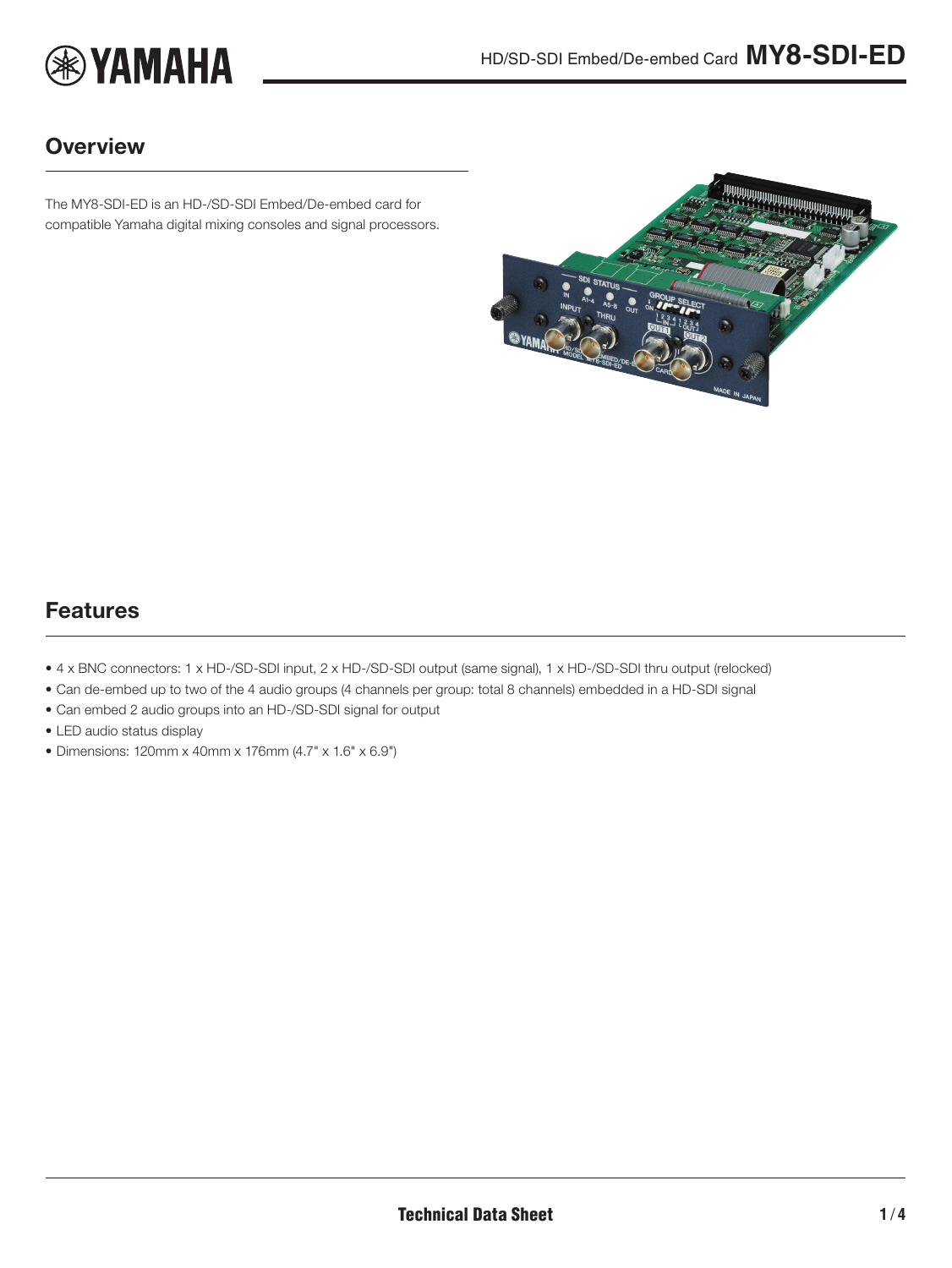

# **Specifications**

#### **HD-SDI/SD-SDI I/O Characteristics**

| HD-SDI I/O Signal | SMPTE 292M (1.485Gbps, 1.485/1.001Gbps)                 |
|-------------------|---------------------------------------------------------|
| SD-SDI I/O Signal | SMPTE 259M-C (270Mbps)                                  |
| Resolution        | 24bit                                                   |
| Frequency         | 48kHz                                                   |
| Impedance         | $75\Omega$                                              |
| Connector         | Input: 1 x BNC                                          |
|                   | Output: 2 x BNC (same signal)                           |
| Lines             | Selected 2 audio groups of 4 channels; total 8 channels |

#### **HD-SDI/SD-SDI Thru Output Characteristics**

| <b>SDI Output Signal</b> | Reclocked<br>' thru output |
|--------------------------|----------------------------|
| Impedance                | $75\Omega$                 |
| Connector                | x BNC                      |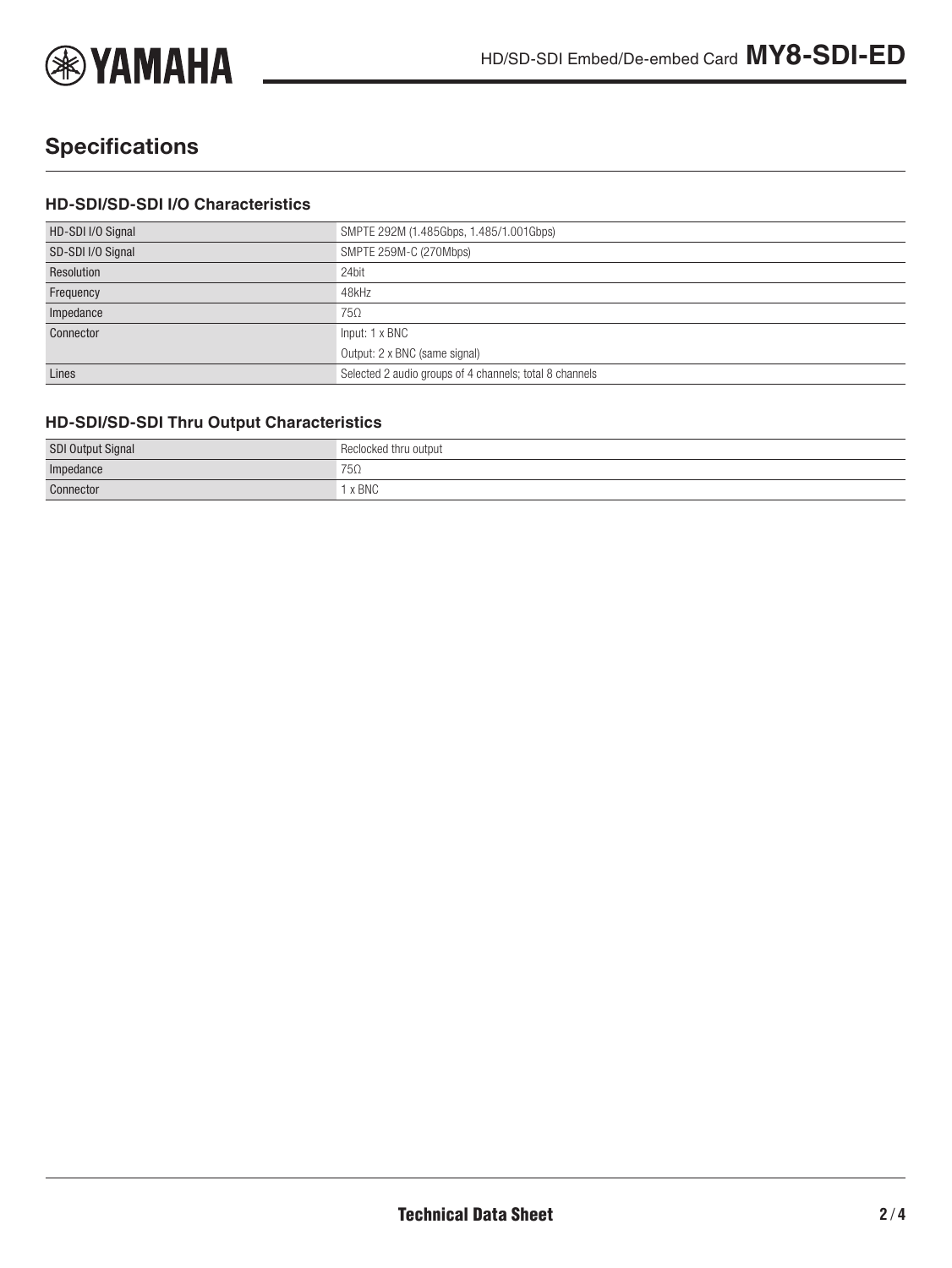

## **Dimensions**